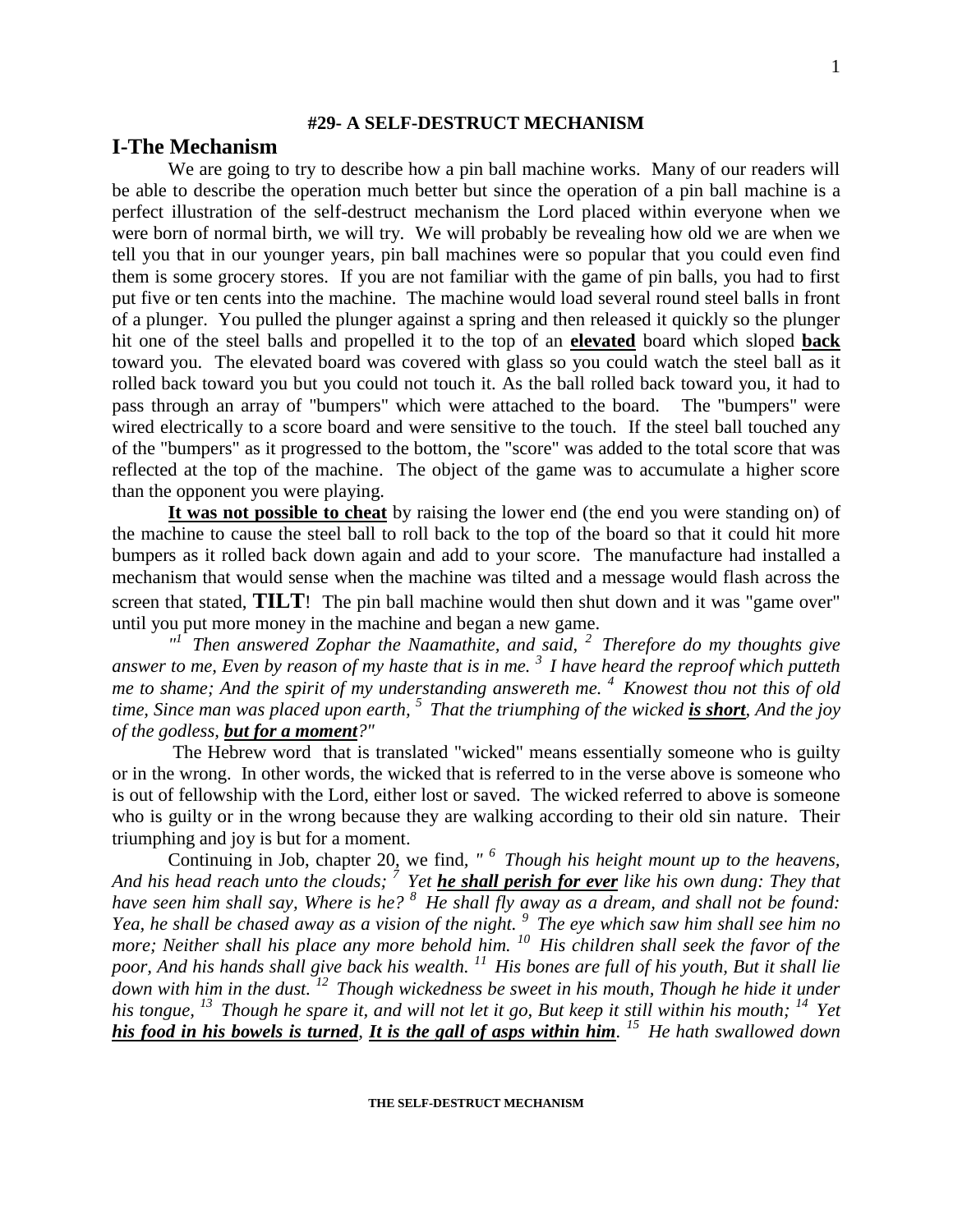*riches, and he shall vomit them up again; God will cast them out of his belly. <sup>16</sup>He shall suck the poison of asps: The viper's tongue shall slay him. <sup>17</sup>He shall not look upon the rivers, The flowing streams of honey and butter. <sup>18</sup>That which he labored for shall he restore, and shall not swallow it down; According to the substance that he hath gotten, he shall not rejoice.* <sup>19</sup> For *he hath oppressed and forsaken the poor; He hath violently taken away a house, and he shall not build it up. <sup>20</sup>Because he knew no quietness within him, He shall not save aught of that wherein he delighteth. <sup>21</sup>There was nothing left that he devoured not; Therefore his prosperity shall not endure. <sup>22</sup>In the fulness of his sufficiency he shall be in straits: The hand of every one that is in misery shall come upon him. <sup>23</sup>When he is about to fill his belly, God will cast the fierceness of his wrath upon him, And will rain it upon him while he is eating. <sup>24</sup>He shall flee from the iron weapon, And the bow of brass shall strike him through. <sup>25</sup>He draweth it forth, and it cometh out of his body; Yea, the glittering point cometh out of his gall: Terrors are upon him. 26 All darkness is laid up for his treasures: A fire not blown by man shall devour him; It shall consume that which is left in his tent. <sup>27</sup>The heavens shall reveal his iniquity, And the earth shall rise up against him. <sup>28</sup>The increase of his house shall depart; His goods shall flow away in the day of his wrath. <sup>29</sup>This is the portion of a wicked man from God, And the heritage appointed unto him by God." Job 20:1-29 (American Standard Version)*

#### **II-Our Personal Computer**

We carry on our shoulders the most powerful computer that has ever been conceived and I am told that the average person uses only about ten percent of its storage capacity during their lifetime. If our brain cells **have not** been destroyed that we used for storage, everything that we have learned and everything that has happened to us is still stored on our brain. Yes, as long as the brain cells have not been destroyed because of disease or injury, THE INFORMATION WE STORED ON THEM IS STILL THERE. If you cannot remember some of the information right now, you just cannot go back to the brain cell where you filed that information. Your filing system has messed up, not your storage system. Sometimes we are not able to go to the brain cell where the information is stored. That is why, out of the blue, we are stimulated to remember something we have not thought about in years. Our brain not only records everything that happens to us but also records how we felt when it happened. That's one reason why, when we recall an embarrassing incident that happened to us in the past, we feel embarrassed again.

When each of us is in the womb, the Lord programs the brain of a person who is born of normal birth to carry on the life processes. For instance, how many breaths have you taken in the last hour? How many times has your heart expanded and contracted in the last hour in order to pump blood throughout your body? Our point is, our brain is programmed to carry on some life processes without us having to accomplish them through conscious thought.

In addition, the brain of a person who is born of normal birth is also programmed with a self-destruct mechanism. We have just read the self-destruct mechanism described in the verses printed above (*Job 20:1-29).* What we find described in the verses above is how **the brain** of a person who is out of fellowship with the Holy Spirit of God **will destroy their own material body**. They could have lost that fellowship when they committed the next sin after they reached the age the Lord held them accountable for their sins. When that happens, they will remain out of fellowship until they repent of their sins and ask Jesus Christ to pay their sin debt by His death on Calvary's cross. *" <sup>16</sup>For so greatly did God love the world that He gave His only Son, that*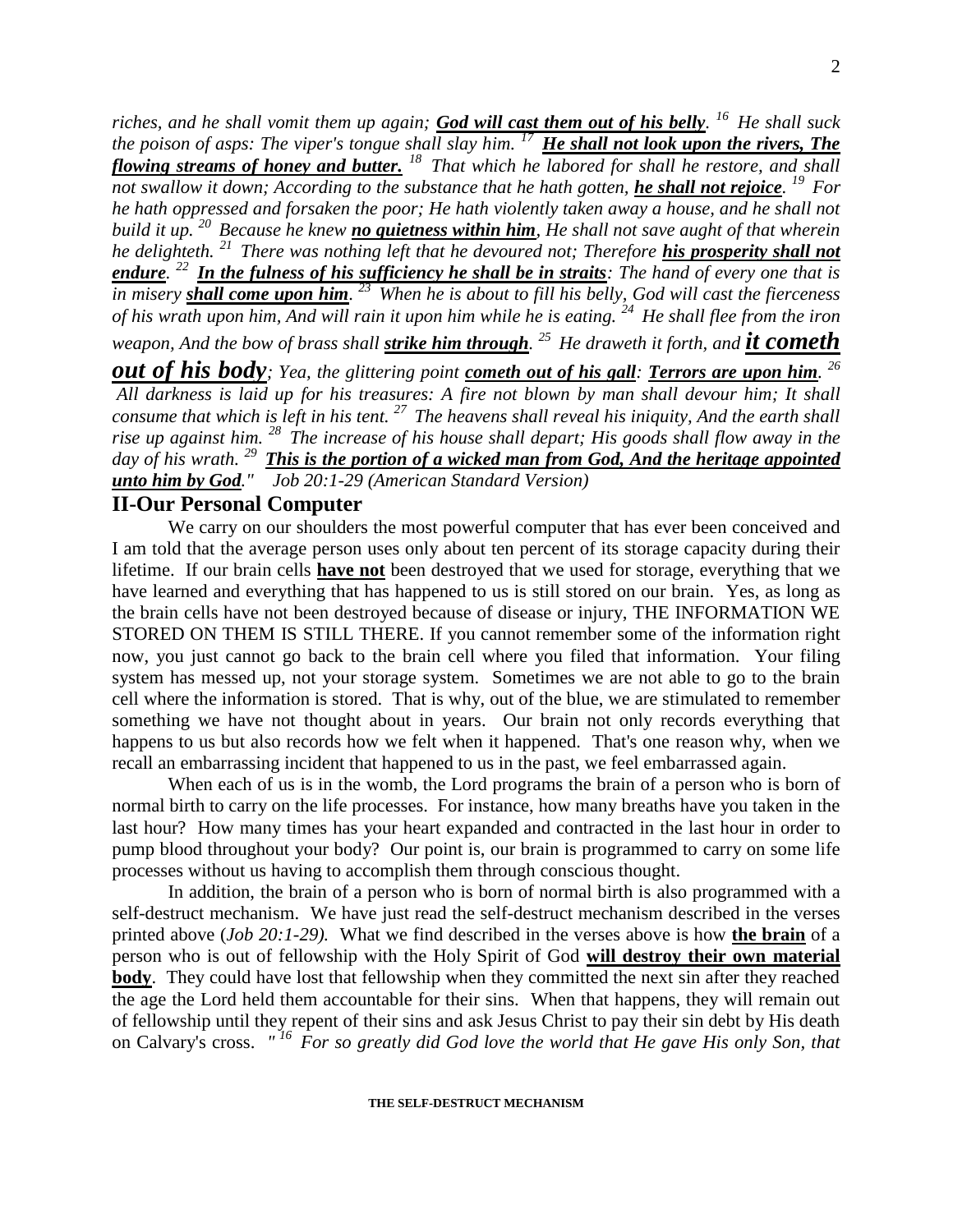*everyone who trusts in Him may not perish but may have the Life of Ages. <sup>17</sup>For God did not send His Son into the world to judge the world, but that the world might be saved through Him. <sup>18</sup>He who trusts in Him does not come up for judgement. He who does not trust has already received sentence, because he has not his trust resting on the name of* (the authority of) God's *only Son." John 3:16-18 (Weymouth New Testament)*

# **III-Only Our Spiritual Body Is Saved**

As we shared in the previous Bible lesson (#28), after a person goes to the Lord in prayer, repents of their sins and asks Jesus Christ to pay their sin debt, every sin they have committed is forgiven and forgotten. At that moment, our spiritual body is restored to e-t-e-r-n-a-l fellowship with God the Father, God the Son and God the Holy Spirit. Our spiritual body is then sealed by the Holy Spirit and Lucifer (Satan) can never communicate with our spiritual body again. Lucifer can never tempt our spiritual body again and our spiritual body can never sin again. That's why our spiritual body can never lose its salvation.

<sup>19</sup> Whoever has been born of God does not sin, for His seed remains in him; and he *cannot sin, because he has been born of God." 1 John 3:9 (New King James Version)* 

<sup> $18$ </sup> We know that whosoever is born of God sinneth not; but he that is begotten of God *keepeth himself, and that wicked one toucheth him not." 1 John 5:18 (King James Version)* 

### **IV-Our Material Body Is Not Saved**

Was **your** material body born of God? Our material body was not. **Our** material body was born of parents who had material bodies. The body of Nicodemus was born of parents who had material bodies (John 3:1-4). At the moment of salvation our spiritual body was "born again" but our material body was not "born again". In fact, our material body was not changed one little bit. Our material body never wanted to do the will of God before our spiritual body was saved, our material body does not want to do the will of God now and our material body will never want to do the will of God as long as it has it's old sin nature. That's why our material bodies will never get out of this world alive. The apostle Paul wrote, *" <sup>14</sup>For we know that the law is spiritual, but I am of the flesh, sold under sin. <sup>15</sup>For I do not understand my own actions. For I do not do what I want, but I do the very thing I hate. <sup>16</sup>Now if I do what I do not want, I agree with the law, that it is good. <sup>17</sup>So now it is no longer I who do it, but sin that dwells within me. <sup>18</sup>For I know that nothing good dwells in me, that is, in my flesh. For I have the desire to do*  what is right, but not the ability to carry it out.  $^{19}$  For I do not do the good I want, but the evil I *do not want is what I keep on doing. <sup>20</sup>Now if I do what I do not want, it is no longer I who do it, but sin that dwells within me. <sup>21</sup>So I find it to be a law that when I want to do right, evil lies close at hand. <sup>22</sup>For I delight in the law of God, in my inner being, <sup>23</sup>but I see in my members another law waging war against the law of my mind and making me captive to the law of sin that dwells in my members. <sup>24</sup>Wretched man that I am! Who will deliver me from this body of death? <sup>25</sup>Thanks be to God through Jesus Christ our Lord! So then, I myself serve the law of God with my mind, but with my flesh I serve the law of sin." Romans 7:14-25 (English Standard Version)*

# **V-The Material Body Contains The Self-Destruct Mechanism**

When the material body practices habitual sin without repentance, our brain releases electrical impulses down our nerves that will cause our body to begin to destroy itself (please read again, Job 20:25). One of the **first** things that happens is we lose joy in our life no matter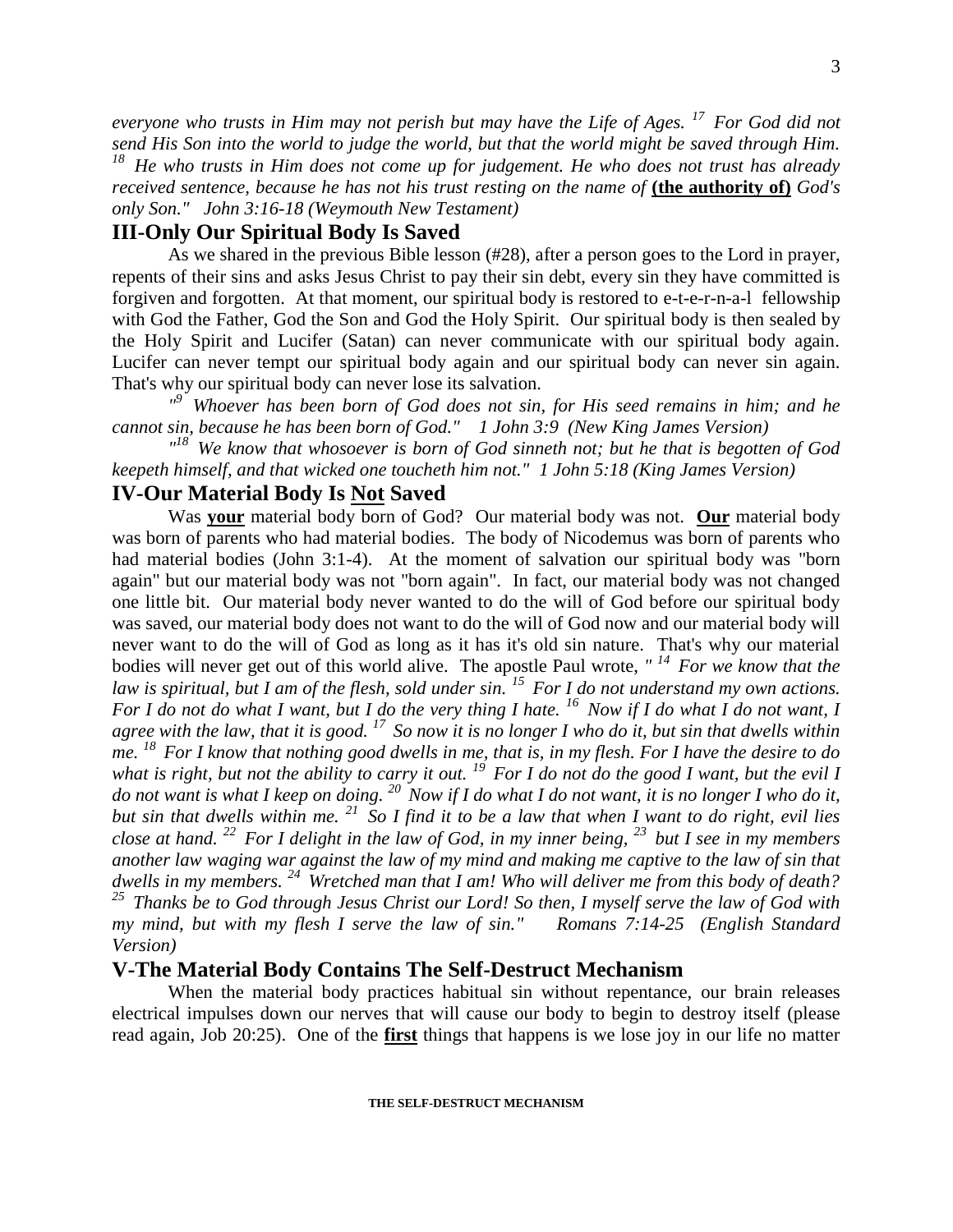how successful we seem to be. " *<sup>1</sup>Do not fret because of those who are evil or be envious of those who do wrong; <sup>2</sup>for like the grass they will soon wither, like green plants they will soon die away. <sup>3</sup>Trust in the LORD and do good; dwell in the land and enjoy safe pasture. <sup>4</sup>Take delight in the LORD, and he will give you the desires of your heart. <sup>5</sup>Commit your way to the LORD; trust in him and he will do this: <sup>6</sup>He will make your righteous reward shine like the dawn, your vindication like the noonday sun. <sup>7</sup>Be still before the LORD and wait patiently for him; do not fret when people succeed in their ways, when they carry out their wicked schemes. <sup>8</sup> Refrain from anger and turn from wrath; do not fret—it leads only to evil. <sup>9</sup>For those who are evil will be destroyed, but those who hope in the LORD will inherit the land. <sup>10</sup>A little while, and the wicked will be no more; though you look for them, they will not be found. <sup>11</sup>But the meek will inherit the land and enjoy peace and prosperity. <sup>12</sup>The wicked plot against the righteous and gnash their teeth at them; <sup>13</sup>but the Lord laughs at the wicked, for he knows their day is coming. <sup>14</sup>The wicked draw the sword and bend the bow to bring down the poor and needy, to slay those whose ways are upright. <sup>15</sup>But their swords will pierce their own hearts, and their bows will be broken. <sup>16</sup>Better the little that the righteous have than the wealth of many wicked; <sup>17</sup>for the power of the wicked will be broken, but the LORD upholds the righteous. <sup>18</sup>The blameless spend their days under the LORD's care, and their inheritance will endure forever. <sup>19</sup>In times of disaster they will not wither; in days of famine they will enjoy plenty. <sup>20</sup>But the wicked will perish: Though the LORD's enemies are like the flowers of the field, they will be consumed, they will go up in smoke. <sup>21</sup>The wicked borrow and do not repay, but the righteous give generously; <sup>22</sup>those the LORD blesses will inherit the land, but those he curses will be destroyed. <sup>23</sup>The LORD makes firm the steps of the one who delights in him; <sup>24</sup>though he may stumble, he will not fall, for the LORD upholds him with his hand. <sup>25</sup>I was young and now I am old, yet I have never seen the righteous forsaken or their children begging bread. <sup>26</sup> They are always generous and lend freely; their children will be a blessing. <sup>27</sup>Turn from evil and do good; then you will dwell in the land forever. <sup>28</sup>For the LORD loves the just and will not forsake his faithful ones. Wrongdoers will be completely destroyed; the offspring of the wicked will perish. <sup>29</sup>The righteous will inherit the land and dwell in it forever. <sup>30</sup>The mouths of the righteous utter wisdom, and their tongues speak what is just. <sup>31</sup>The law of their God is in their hearts; their feet do not slip. <sup>32</sup>The wicked lie in wait for the righteous, intent on putting them to death; <sup>33</sup>but the LORD will not leave them in the power of the wicked or let them be condemned when brought to trial. <sup>34</sup>Hope in the LORD and keep his way. He will exalt you to inherit the land; when the wicked are destroyed, you will see it. <sup>35</sup>I have seen a wicked and ruthless man flourishing like a luxuriant native tree, <sup>36</sup>but he soon passed away and was no more; though I looked for him, he could not be found.* <sup>37</sup>*Consider the blameless, observe the more; though I looked for him, he could not be found.* <sup>37</sup>*Consider the blameless, observe the upright; a future awaits those who seek peace. <sup>38</sup>But all sinners will be destroyed; there will be no future for the wicked. <sup>39</sup>The salvation of the righteous comes from the LORD; he is their* 

*stronghold in time of trouble. <sup>40</sup>The LORD helps them and delivers them; he delivers them from the wicked and saves them, because they take refuge in him." Psalm 37:1-40 (New International Version)* 

We wholeheartedly recommend that you read the short Book of Ecclesiastes! The Book of Ecclesiastes describes how King Solomon **lost the joy of his fellowship with the Lord** and how he tried **all kinds of things** to gain back the joy that was missing in his life. After one of his failed attempts to gain the joy that comes from fellowship with the Lord, he wrote, *" <sup>24</sup>There is*